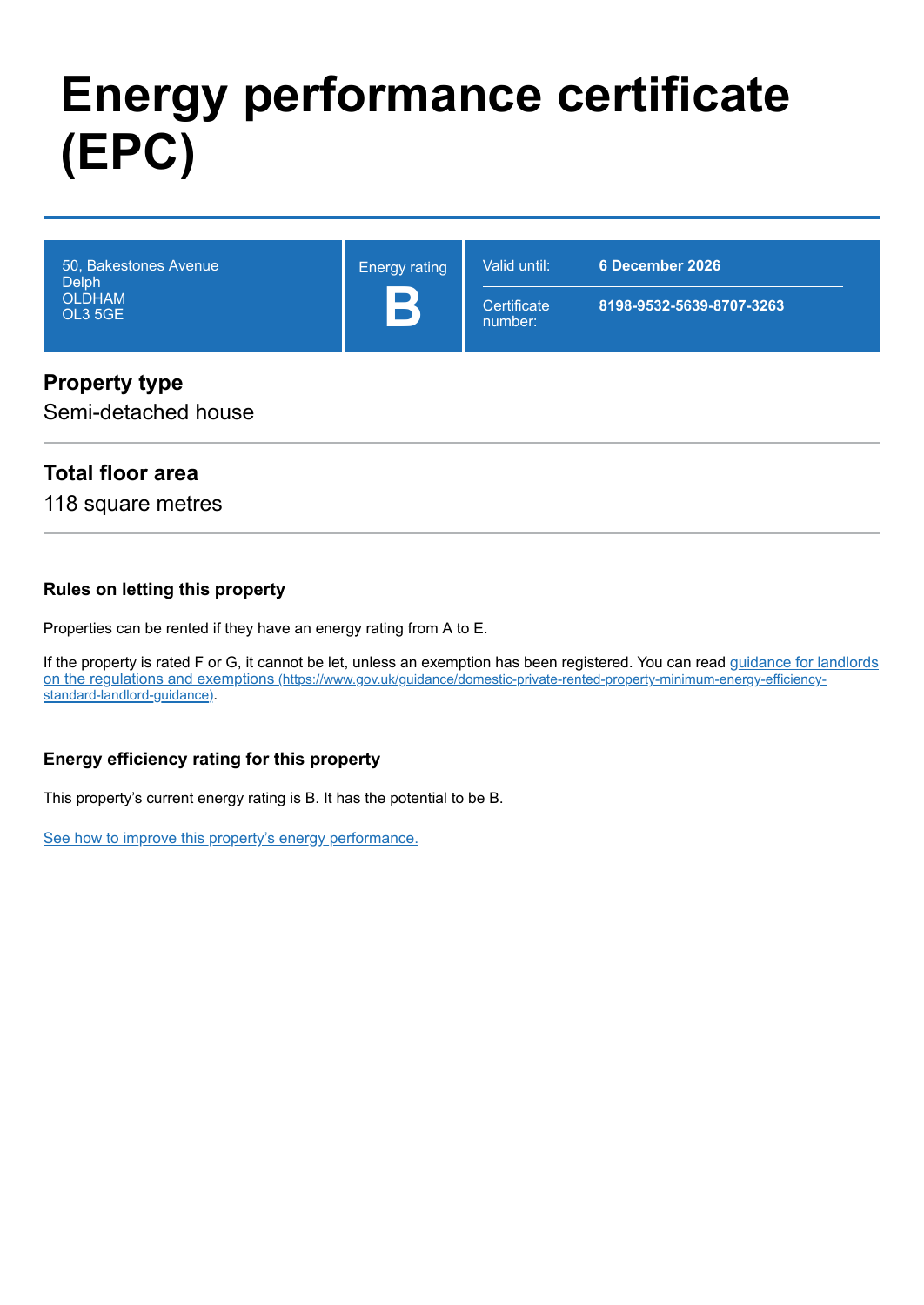| <b>Score</b> | <b>Energy rating</b> | <b>Current</b>    | <b>Potential</b>         |
|--------------|----------------------|-------------------|--------------------------|
| $92 +$       |                      |                   |                          |
| 81-91        | В                    | 82<br>$\mathbf B$ | 91<br>$\pmb{\mathsf{B}}$ |
| 69-80        | C                    |                   |                          |
| 55-68        |                      |                   |                          |
| 39-54        | Е                    |                   |                          |
| $21 - 38$    | F                    |                   |                          |
| $1 - 20$     | Q                    |                   |                          |

The graph shows this property's current and potential energy efficiency.

Properties are given a rating from A (most efficient) to G (least efficient).

Properties are also given a score. The higher the number the lower your fuel bills are likely to be.

For properties in England and Wales:

- the average energy rating is D
- the average energy score is 60

#### **Breakdown of property's energy performance**

This section shows the energy performance for features of this property. The assessment does not consider the condition of a feature and how well it is working.

Each feature is assessed as one of the following:

- very good (most efficient)
- good
- average
- poor
- very poor (least efficient)

When the description says "assumed", it means that the feature could not be inspected and an assumption has been made based on the property's age and type.

| Feature | <b>Description</b>                                    | Rating    |
|---------|-------------------------------------------------------|-----------|
| Walls   | Average thermal transmittance 0.25 W/m <sup>2</sup> K | Very good |
| Roof    | Average thermal transmittance 0.11 W/m <sup>2</sup> K | Very good |
| Floor   | Average thermal transmittance 0.13 W/m <sup>2</sup> K | Very good |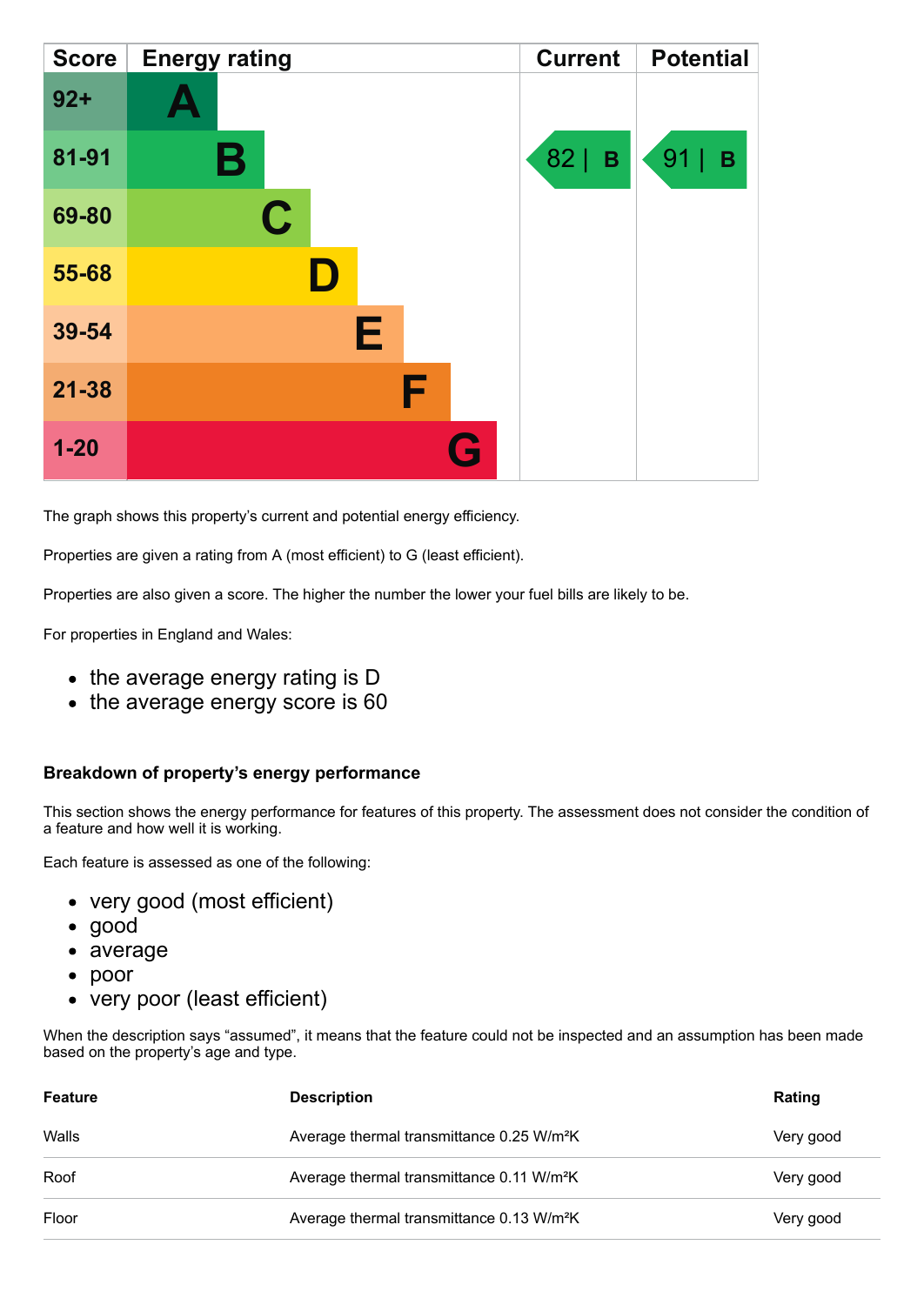| <b>Feature</b>       | <b>Description</b>                                                | Rating    |
|----------------------|-------------------------------------------------------------------|-----------|
| Windows              | High performance glazing                                          | Very good |
| Main heating         | Boiler and radiators, mains gas                                   | Good      |
| Main heating control | Time and temperature zone control                                 | Very good |
| Hot water            | From main system                                                  | Good      |
| Lighting             | Low energy lighting in all fixed outlets                          | Very good |
| Air tightness        | Air permeability 9.9 m <sup>3</sup> /h.m <sup>2</sup> (as tested) | Average   |
| Secondary heating    | None                                                              | N/A       |

# **Primary energy use**

The primary energy use for this property per year is 127 kilowatt hours per square metre (kWh/m2).

What is primary energy use?

#### **Environmental impact of this property**

One of the biggest contributors to climate change is carbon dioxide (CO2). The energy used for heating, lighting and power in our homes produces over a quarter of the UK's CO2 emissions.

#### **An average household produces**

6 tonnes of CO2

#### **This property produces**

#### **This property's potential production**

1.6 tonnes of CO2

By making the [recommended changes,](#page-3-0) you could reduce this property's CO2 emissions by 1.0 tonnes per year. This will help to protect the environment.

Environmental impact ratings are based on assumptions about average occupancy and energy use. They may not reflect how energy is consumed by the people living at the property.

2.6 tonnes of CO2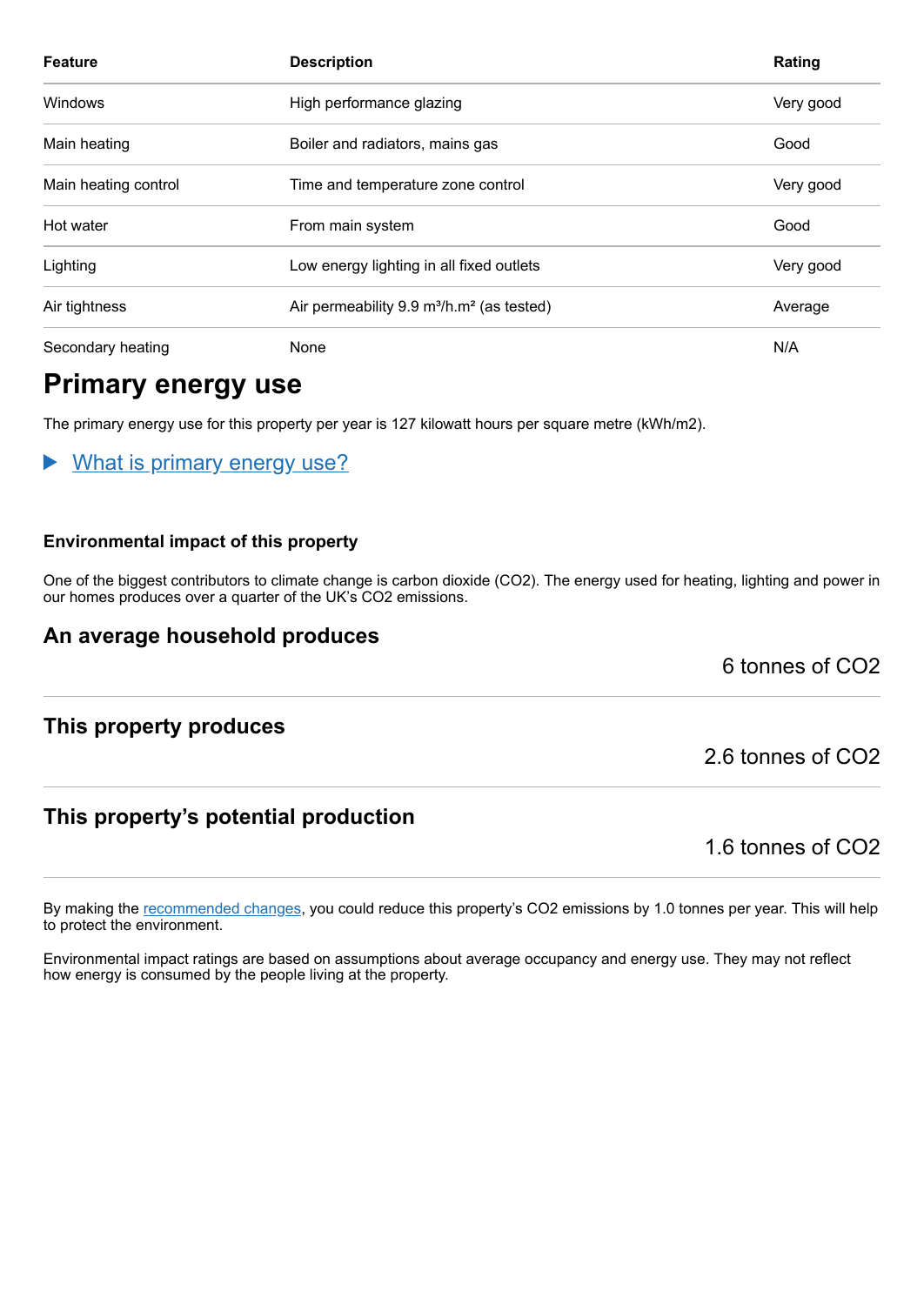# <span id="page-3-0"></span>Potential energy rating **B How to improve this property's energy performance** Making any of the recommended changes will improve this property's energy efficiency. If you make all of the recommended changes, this will improve the property's energy rating and score from B (82) to B (91). **Recommendation 1: Solar water heating** Solar water heating **Typical installation cost** £4,000 - £6,000 **Typical yearly saving** £36 **Potential rating after carrying out recommendation 1** What is an energy rating?

# **Recommendation 2: Solar photovoltaic panels, 2.5 kWp**

Solar photovoltaic panels

**Typical installation cost**

**Typical yearly saving**

## **Potential rating after carrying out recommendations 1 and 2**

# **Paying for energy improvements**

[Find energy grants and ways to save energy in your home.](https://www.gov.uk/improve-energy-efficiency) (https://www.gov.uk/improve-energy-efficiency)

**Estimated energy use and potential savings**

**Estimated yearly energy cost for this property**

83 | B

£5,000 - £8,000

£245

91 | B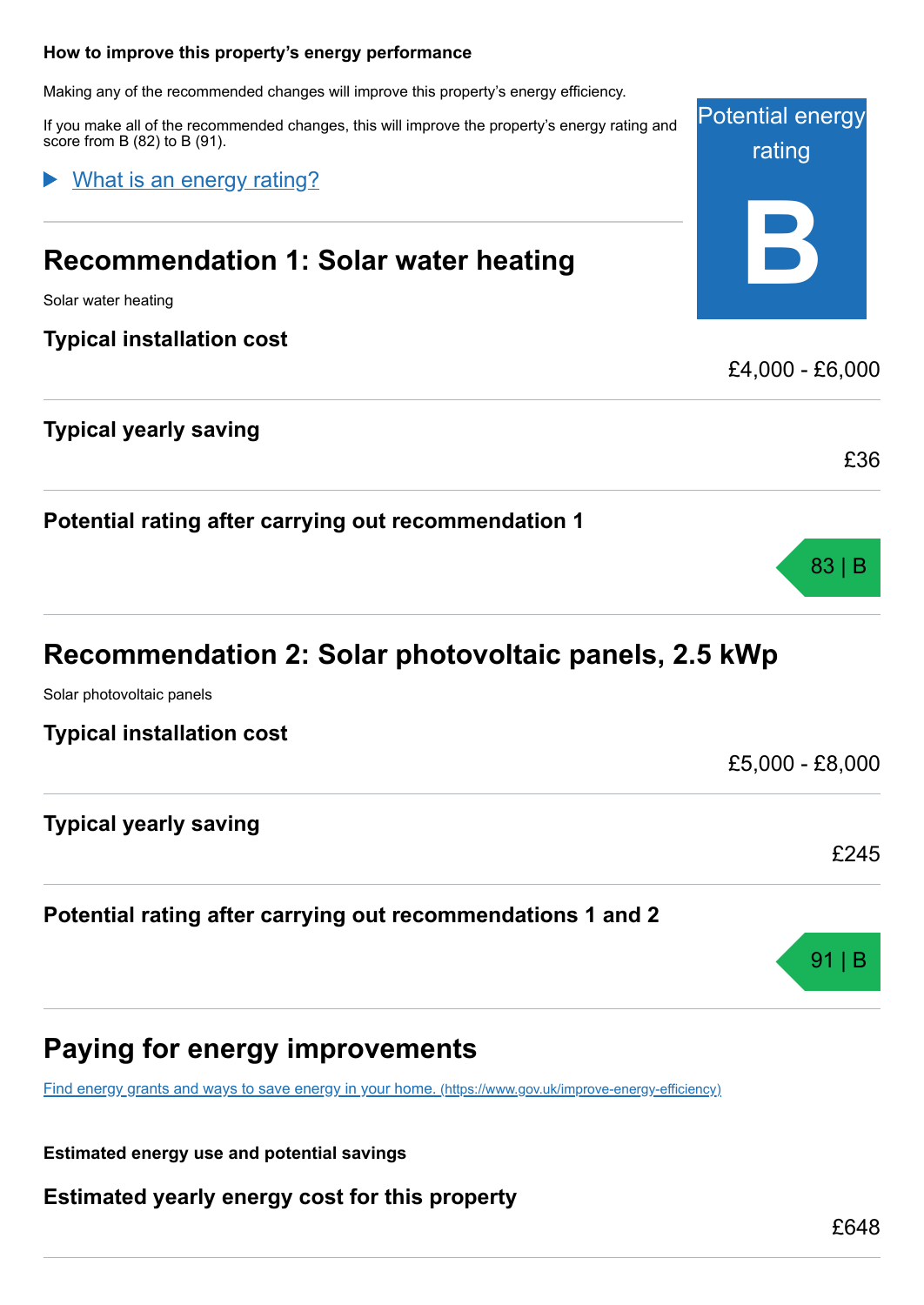The estimated cost shows how much the average household would spend in this property for heating, lighting and hot water. It is not based on how energy is used by the people living at the property.

The estimated saving is based on making all of the recommendations in [how to improve this property's energy performance.](#page-3-0)

For advice on how to reduce your energy bills visit Simple Energy Advice [\(https://www.simpleenergyadvice.org.uk/\)](https://www.simpleenergyadvice.org.uk/).

# **Heating use in this property**

Heating a property usually makes up the majority of energy costs.

#### **Estimated energy used to heat this property**

#### **Space heating**

7365 kWh per year

#### **Water heating**

#### 2193 kWh per year

#### **Potential energy savings by installing insulation**

The assessor did not find any opportunities to save energy by installing insulation in this property.

You might be able to receive Renewable Heat Incentive payments [\(https://www.gov.uk/domestic-renewable-heat-incentive\)](https://www.gov.uk/domestic-renewable-heat-incentive). This will help to reduce carbon emissions by replacing your existing heating system with one that generates renewable heat. The estimated energy required for space and water heating will form the basis of the payments.

#### **Contacting the assessor and accreditation scheme**

This EPC was created by a qualified energy assessor.

If you are unhappy about your property's energy assessment or certificate, you can complain to the assessor directly.

If you are still unhappy after contacting the assessor, you should contact the assessor's accreditation scheme.

Accreditation schemes are appointed by the government to ensure that assessors are qualified to carry out EPC assessments.

# **Assessor contact details**

#### **Assessor's name**

Daniel Watt

#### **Telephone**

01614 343 103

#### **Email**

[dan.w@wece.co.uk](mailto:dan.w@wece.co.uk)